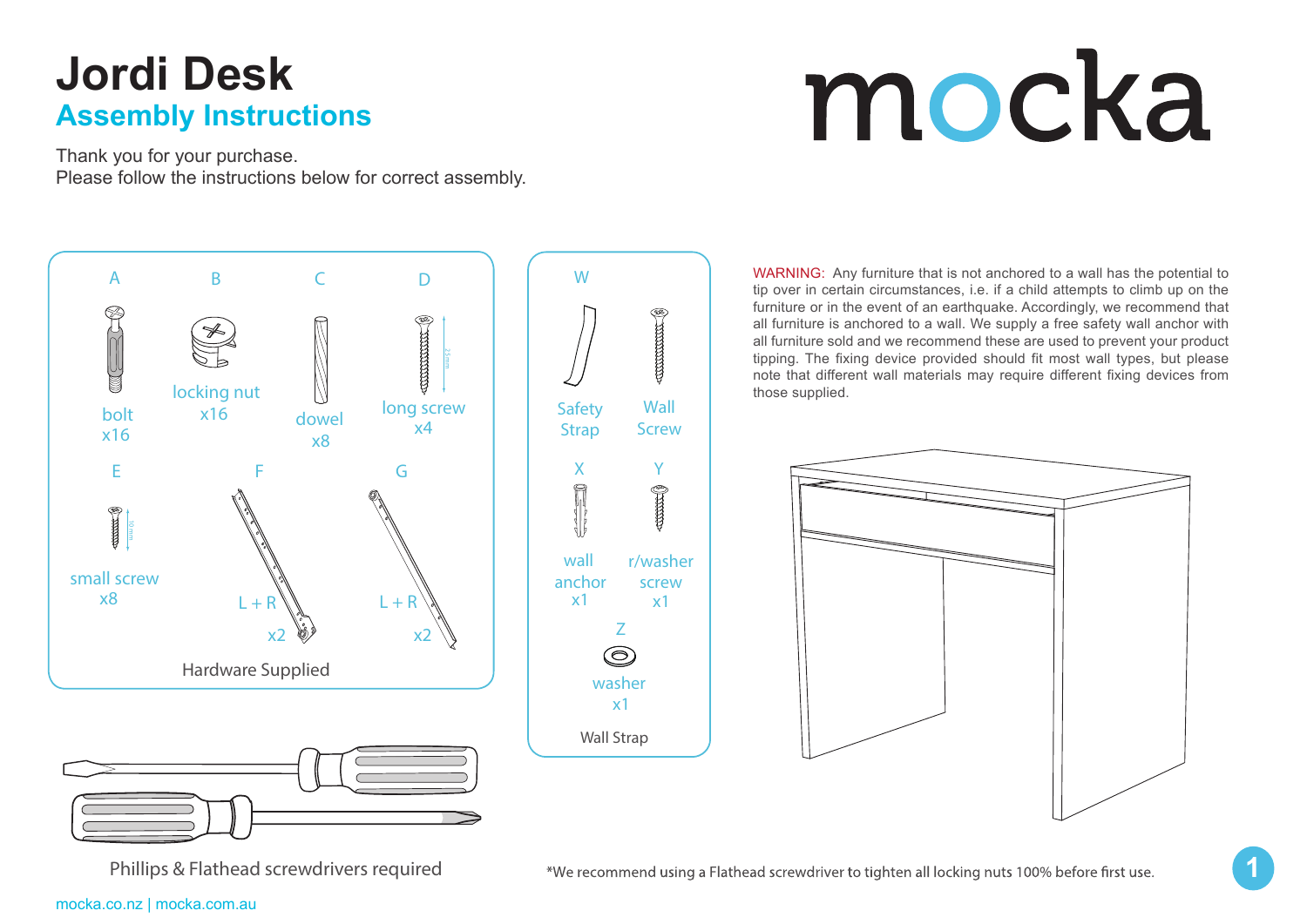

mocka



Screw bolts (A) into holes in panels [1] and [2]. Slot together with panel [3] and [4] as shown. Place 4x locking nuts (B) into in both panel [3] and [4]. Lock and tighten with screwdriver.

Attach 2x slide rails (F) in place on panels [1] and [2] using 2x small screws (E) in each rail bracket. Fasten all screws with a screwdriver.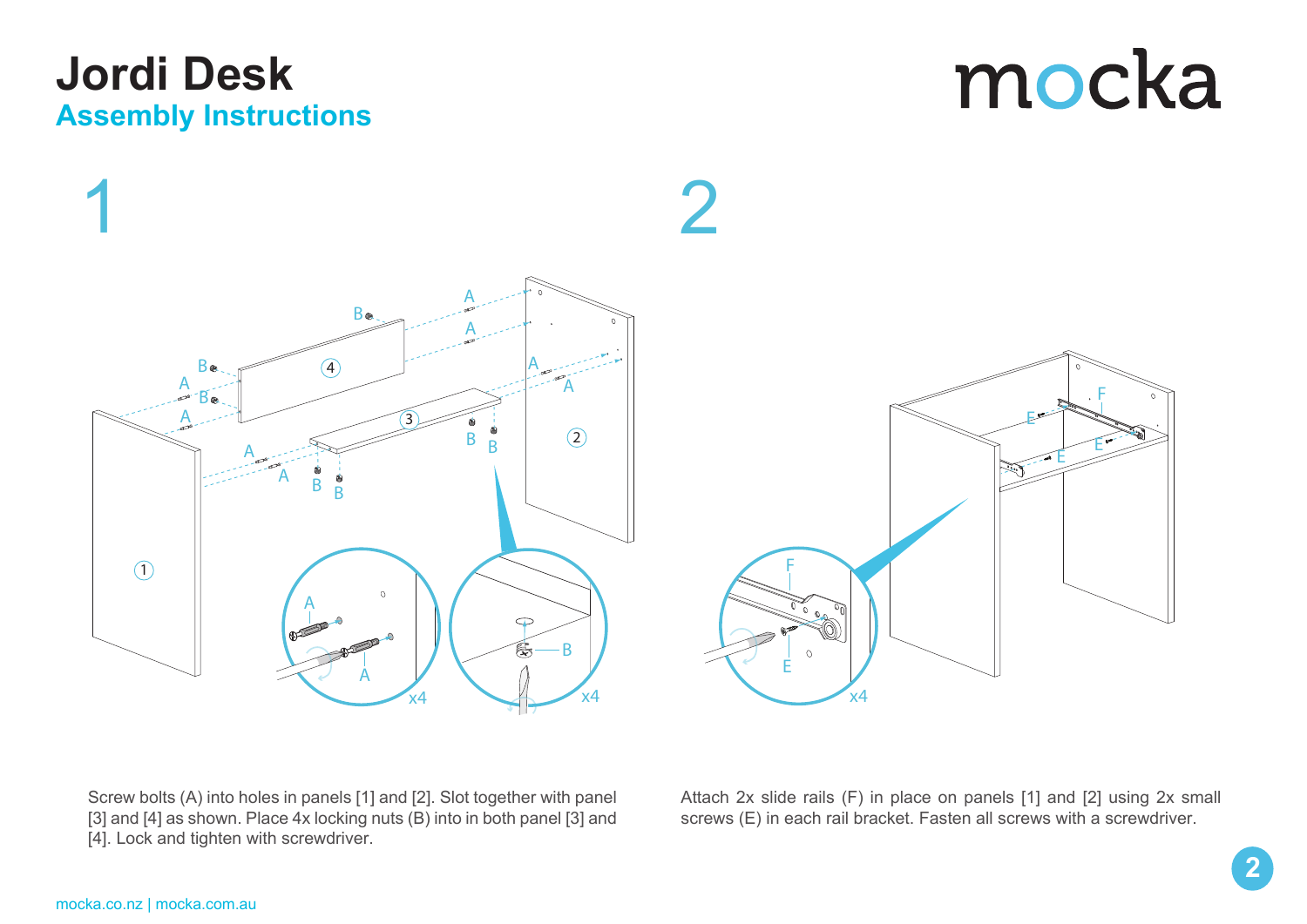



Screw in 4x bolts (A) and insert 4x dowels (C) into holes in top panel [5]. Slot together with the rest of the structure. Place locking 4x locking nuts (B) into hole in the side panels.

Tighten all nuts with a screwdriver.The desk unit is all done. Ensure screws are tight before proceeding with the drawer assembly.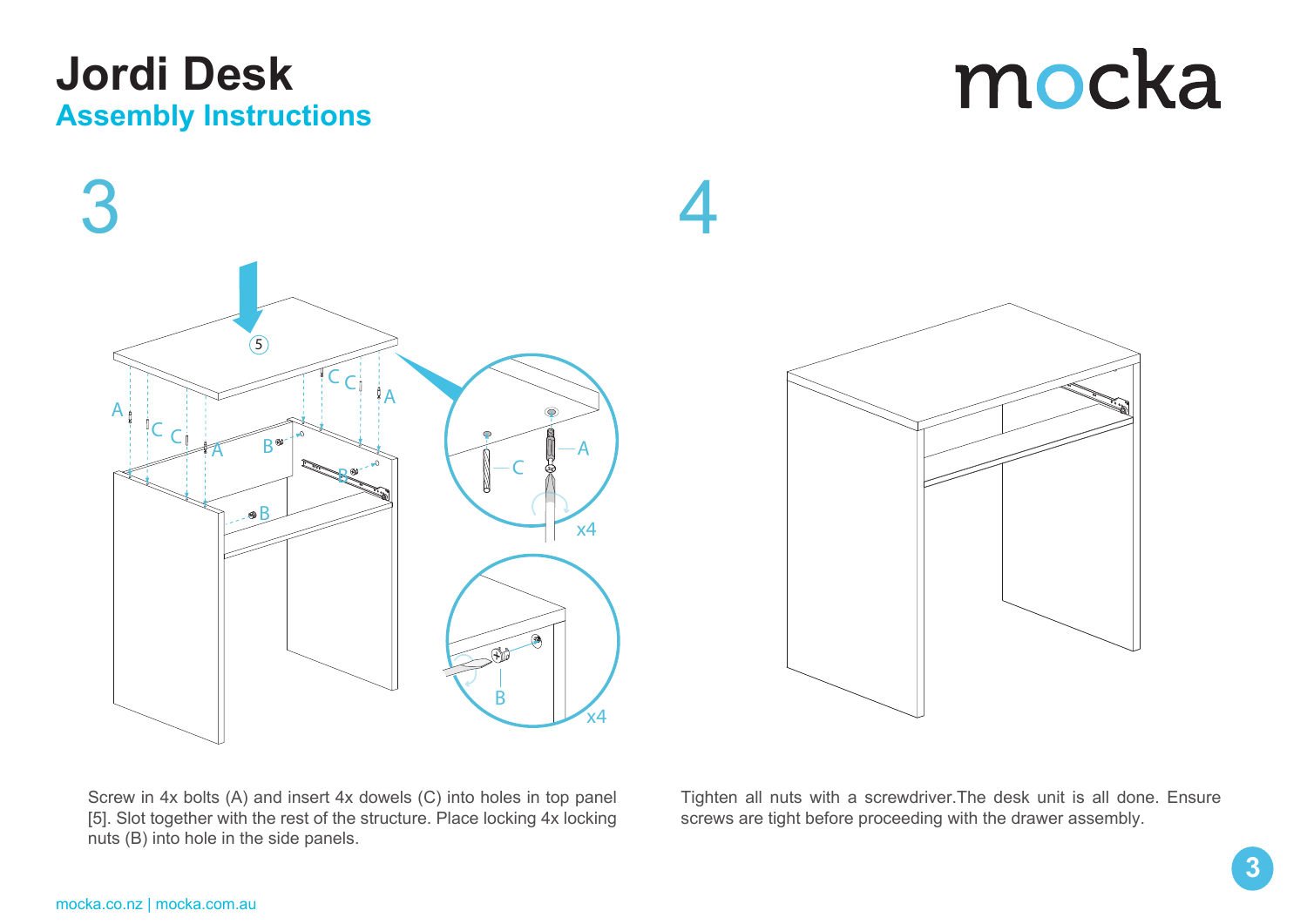**Drawers**

mocka



5 Drawers 6

9  $Cx^2$ Cx2 11

Attach side panels [6] and [7] to back panel [8] using 4x long screws (D) in the holes provided and tighten with a screwdriver.

Slide the base panel [9] into place in the grooves in side and back panels. Insert 2x dowels (C) into both ends of support piece [11] and fit into back panel as shown.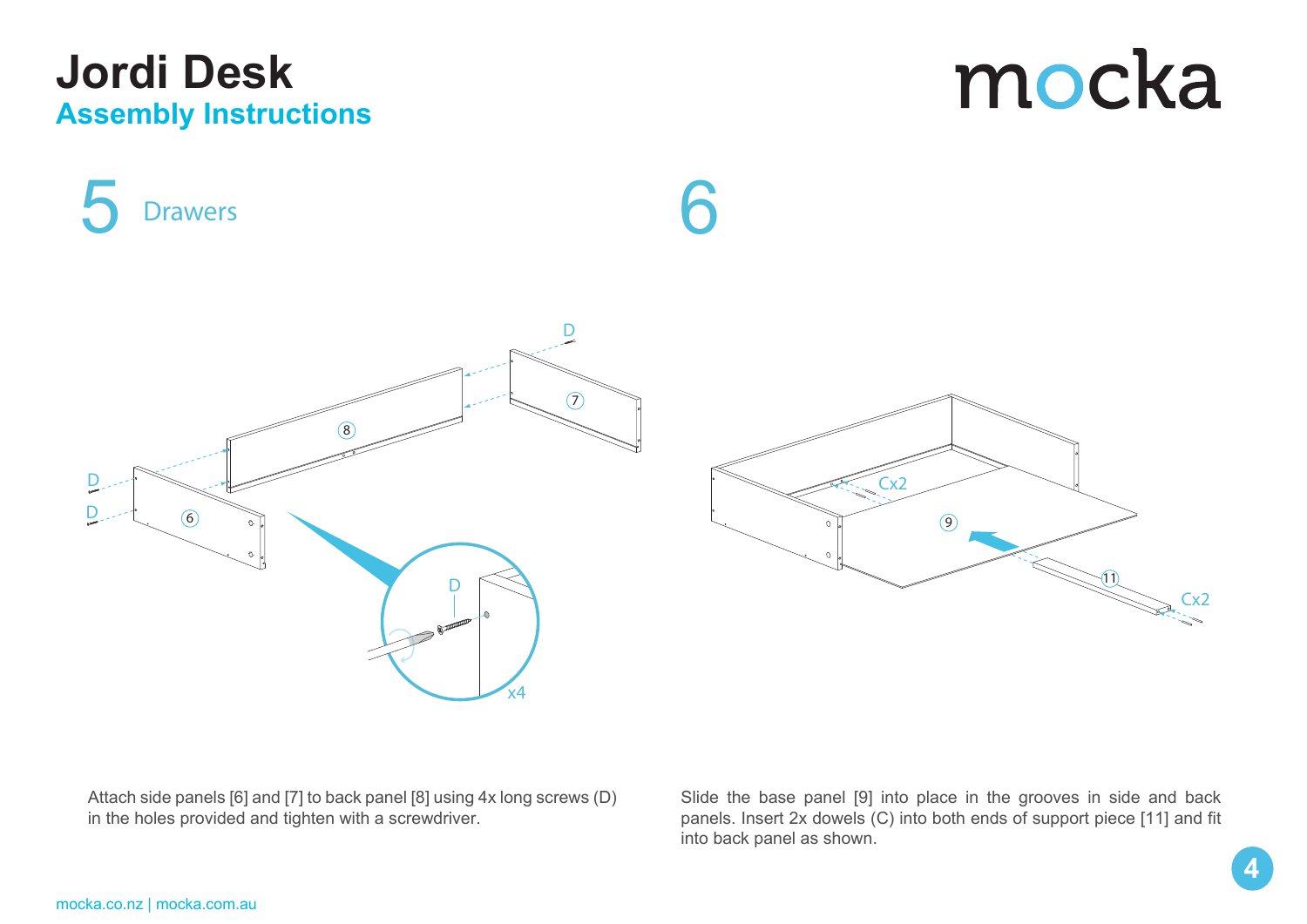#### **Jolt Wardrobe Assembly Instructions ASSEMBLY INSTRUCTIONS Jordi Desk**

mocka





8

Screw 4x bolts (A) into the front panel [10] and attach to the side panels using 4x locking nuts (B). Tighten with a screwdriver.

Finally, attach 2x rail components (G) to both left and right side of the drawer using 4x screws (E). Check all screws are securely fastened.

**5**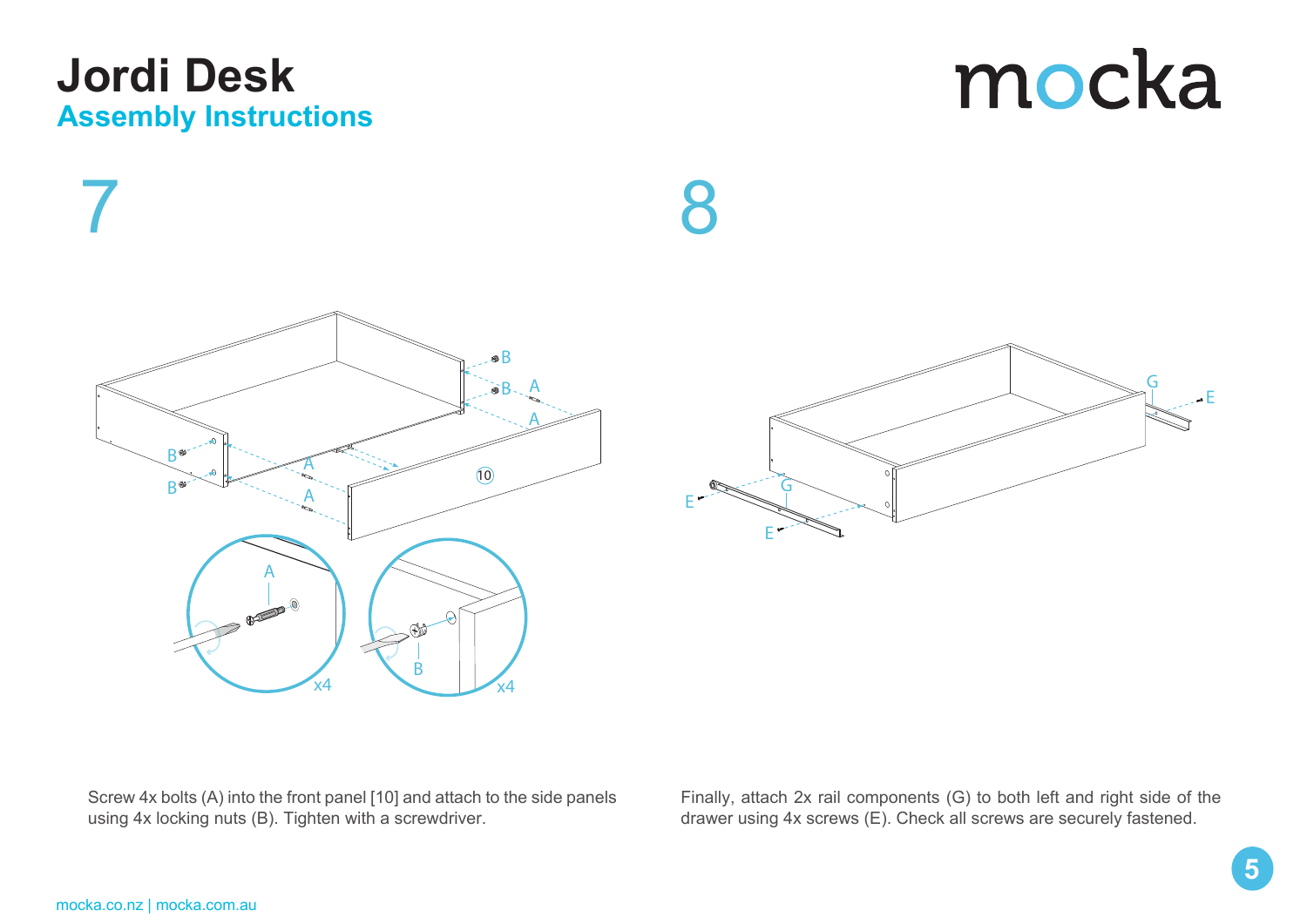





Lift and slide the completed drawer into place on the rails in the desk unit as shown.

Ensure the drawer can easily slide open and close.